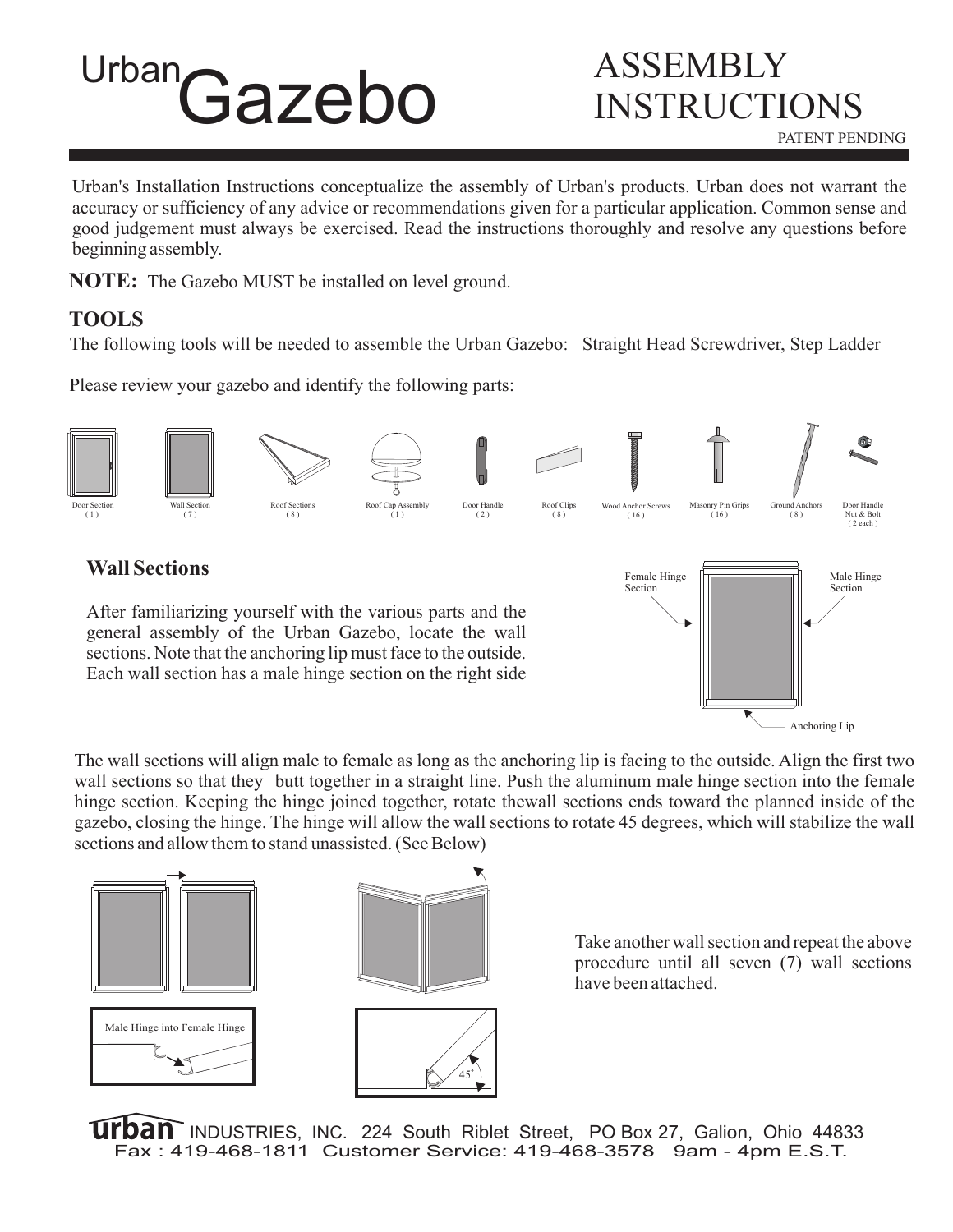#### **Door Section**

The door section has an open channel on both sides which will cover the two open end sections of the assembled Gazebo wall sections.(Below Left)

Place the door section over the two wall sections. When the door section is installed it is advisable to secure the door section with a ground anchor, wood anchors, or concrete anchors.(Below Right)



With the Door Section installed, locate and remove the screws in the top of the Door Section and Wall section as shown in the bottom left illustration. Place the Boomerang Bracket flat so that it lies on both the Door Section and the Wall Section. Re-insert the screws removed in the previous step through the pre-punched holes in the Boomerang Bracket and into the Wall Section and Door Section as shown in the bottom right illustration.



#### **Door Handle Installation**

Open the two screw slot covers on each door handle. Align a handle with the pre-drilled hole in the door and pass a bolt through the handle, the door, and through the second handle. Place a nut onto the bolt and turn the nut several times to loosely secure in place. Pass the second bolt through the handle and door and secure with a nut. Tighten both bolts and nuts securely to the door. Close the screw slot covers on the handles.

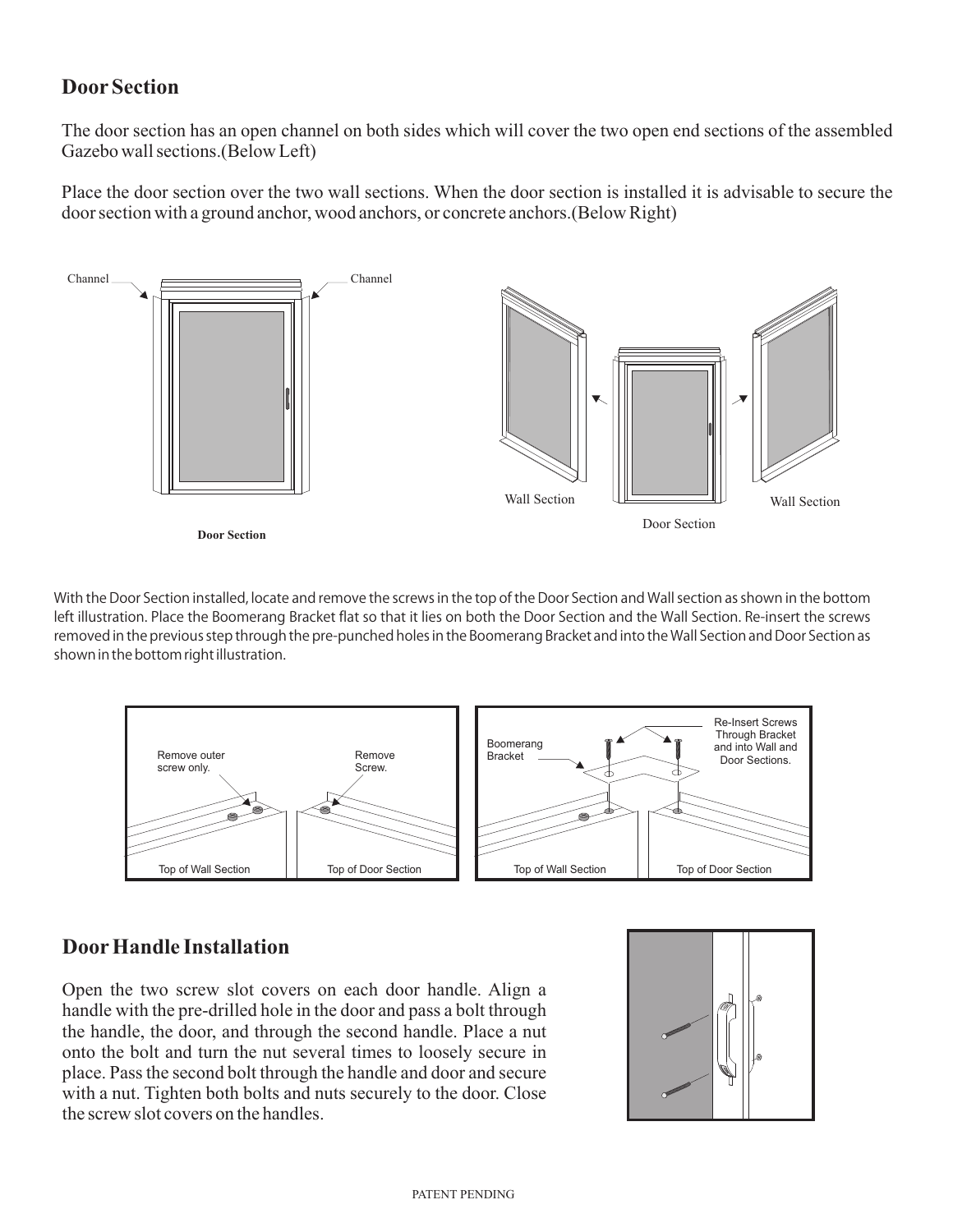### **Roof Sections**

Locate the male/male roof section and set it aside because it will be the last roof section to be installed.



Place a ladder inside the Gazebo walls. Locate the female/female roof section. Locate the wall section to the left of the Door Section, viewing the Gazebo from the outside.





Hold the female/female roof section above that wall section with the narrow end towards the center of the Gazebo and the open channel facing downward. Align the roof section evenly over the wall section. It is important that the roof section be evenly spaced or centered on the wall section. Place the open channel over the wall section and push or pull down on the roof section. You will hear a snap when the roof section is locked in place.



The next roof section to be installed will be over the wall/door section. Locate a male/female roof section and place it next to the female/female roof section with the male lock of the second roof section aligned for insertion into the female lock of the first panel. Before installing, make certain the roof section is centered over the wall section. Lower the section, interlocking it with the first roof section. Then secure it to the wall by pulling down until a "snap" is heard. Check that the two roof sections are interlocked. If not, push up on the second roof section at the wall until it unlocks. It may even be necessary to use force. Then reinstall the roof sections so that they are interlocked as well as locked onto the wall section.



PATENT PENDING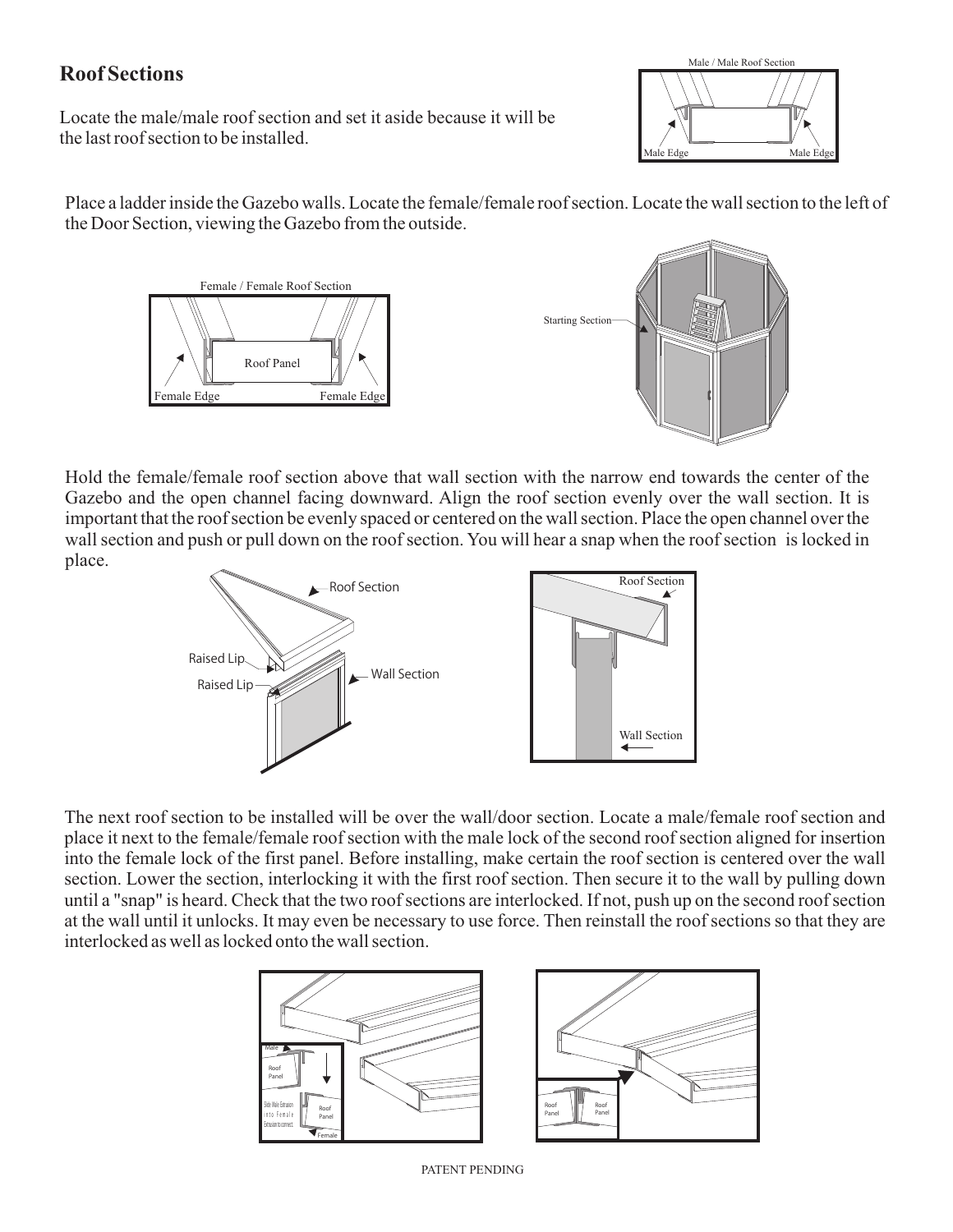In the middle of the roof, where the roof sections interlock, slide a roof clip over the two interlocked channels.

Next, install the remainder of the male/female roof panels in the same manner.

When you have installed a total of 6 roof sections, place the roof cap in the center of the roof opening with the cap on the top of the roof and the cap base hanging below the roof sections. The wing nut should be loose on the bolt.

Install the seventh roof section as the proceeding roof sections were installed. The last roof section is the male/male section. It is installed as the other sections except that both sides of this section interlock with the roof sections on either side. You may push upward on the roof sections to help seat them when all of the sections are in place. Check and make sure that all of the roof section interlocks are locked together. If they are not locked together, the Gazebo may leak.

## **Roof Cap**

Move the Roof Cap to the center of the opening in the roof.Align the Cap Base and then spin the wing nut until it is tight. This secures the Cap and the Base in place.Attach the lantern/light holder to the end of the cap bolt.

#### **Anchoring**

Tools Needed: Hammer, Drill, 3/16" Masonry bit, Ratchet attachment with 5/16" socket

Ground: Place a 12" ground anchor through the center hole on the wall section anchor plate and then drive them into the ground. Repeat this procedure for all wall sections. There are 8 ground anchors in total. Angling the spike entry provides a better hold than simply driving the spike into the ground vertically.

Wood: Place a wood anchoring screw through the holes on each end of the wall section anchoring plate and secure to the surface. There are two screws for each wall section and the door section for a total of 16 anchoring screws.

Using a 3/16" concrete bit, drill a hole 1" deep in the concrete where the holes on each end of the wall *Concrete:* section anchoring plate are located. Place one 3/16" pin grip concrete anchor through the hole on each end of the wall section anchor plate and then strike it with a hammer, securing the pin grip into the concrete. There are a total of 16 concrete anchoring pin grips to be used.